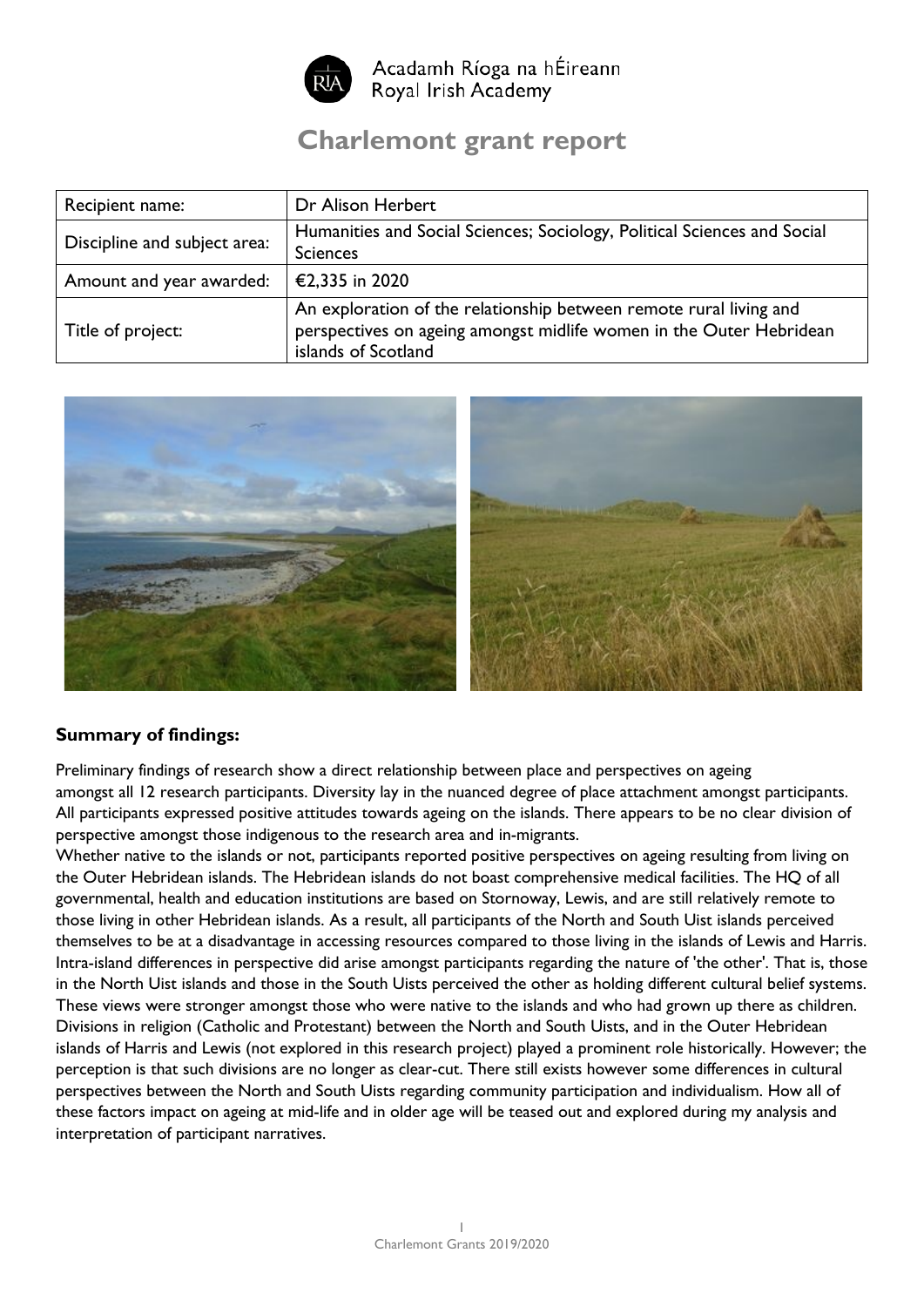

## **Charlemont grant report**

### **Plans for continuing collaboration:**

I would like to continue this research project by exploring perspectives on ageing and place on the Outer Hebridean islands of Lewis and Harris and compare these to the Inner Hebridean island of Skye. I would seek to compare the less accessible islands of Lewis and Harris (joint population of around 21,500 persons) with the more accessible island of Skye (population of around 10,000 persons).

## **Published work and publication plans:**

I have begun transcribing my 12 participant interviews. Once this is done I will begin the process of analysing and interpreting the data from a constructivist grounded theory perspective. I will then write an academic paper to be submitted to a peer-review journal such as 'Ageing & Society' or 'Journal of Woman and Aging'.

I will write an article for RTE 'Brainstorm', which publishes on-line and is accessible by both academia and the public.

I will write a Policy Brief for NUIG's Whitaker Institute and present my findings and analysis through the Whitaker Institute's seminar series.